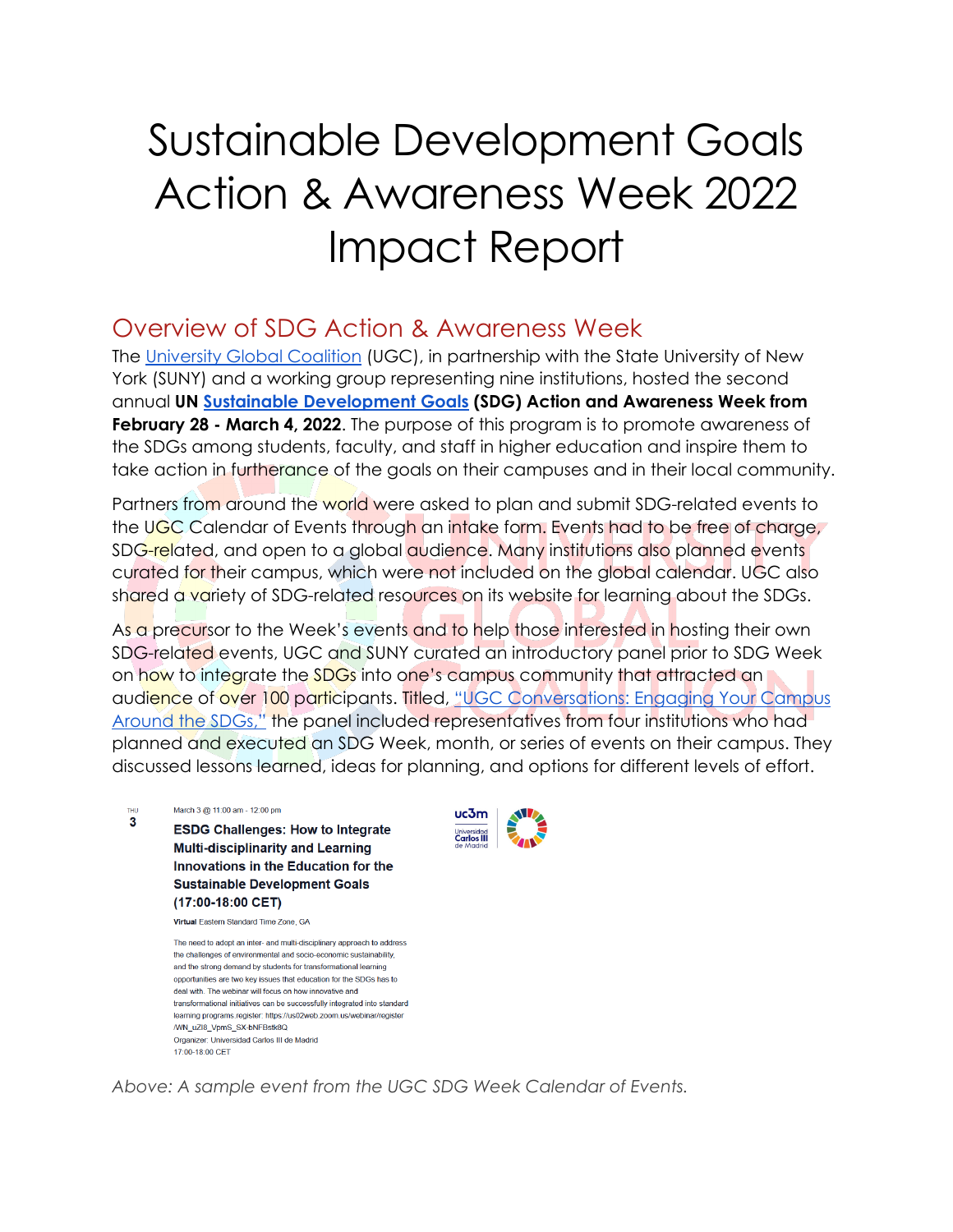## Recordings and Communication

Recordings of several of the SDG Week 2022 sessions, as provided by the organizers, are available at [https://universityglobalcoalition.org/videos/.](https://universityglobalcoalition.org/videos/)

Communications about the conference were shared through Twitter (@uniglobalco), LinkedIn (University Global Coalition), and the UGC listserv (~2000 participants). Partner organizations with local, national, and global reach, such as [UNITAR,](https://unitar.org/) Millennium [Campus Network,](https://mcnpartners.org/) [the Brookings Institution,](https://www.brookings.edu/) and [AASHE,](https://www.aashe.org/) shared communications on UGC's behalf. The official hashtag #SDGWeek2022 allowed participating institutions to join in the SDG Week conversation.



*Above: An image from an SDG Week panel on SDG Reporting in Higher Education. Courtesy of McGill University.*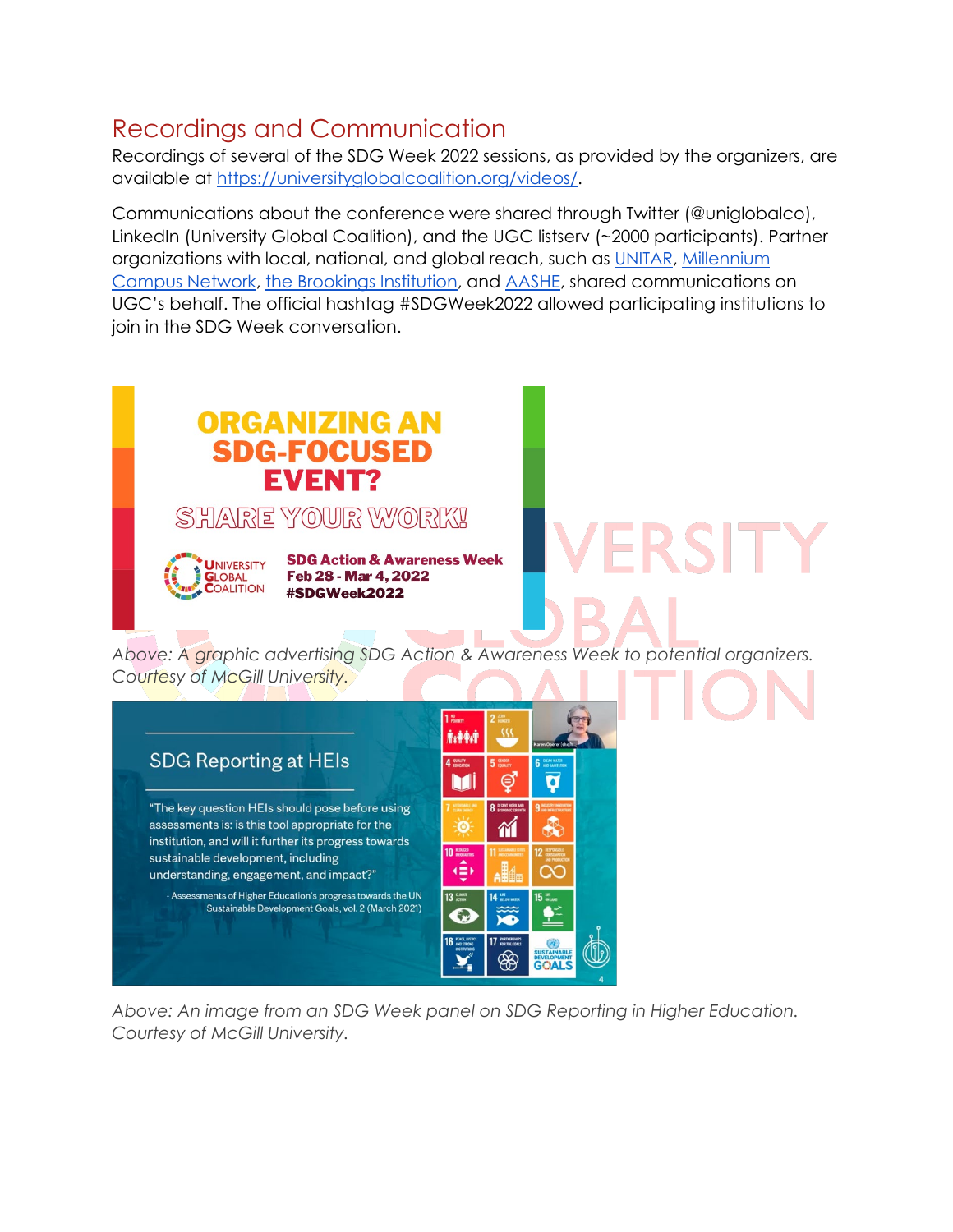## Impact

#### By the Numbers

Building on the success of the inaugural SDG Action and Awareness Week in 2021, this year's program more than doubled in size, with 57 events planned and hosted by 35 different organizations, including higher education institutions, non-profits, government entities, and private businesses.

16 countries from 4 different continents were represented by event organizers.

USA (North America) Canada Italy (Europe) Iraq (Asia) Ghana (Africa) Saudi Arabia **Turkey England Scotland NIVERSIT Spain** India **Mexico** Rwanda North Macedonia **Switzerland** Romania

Organizers were asked to report the number of participants in their events, where possible. **Of those who were able to provide participation figures** (26 events in total, or 45% of the organizers), **a total of 583 participants** were reported. Combined with the pre- and post-Awareness Week webinars, the 31 online events that did not provide participant numbers, and the in-person events that took place, we are confident that we reached over 1000 individuals directly and countless others through the follow-on engagement with the SDGs that the week has inspired.

#### Participant Survey

75% of survey respondents indicated that their level of familiarity with and knowledge of the SDGs or an SDG-related topic increased as a result of participation. 18.75% were unsure.

100% of survey respondents indicated that they plan to begin engaging, continue to engage, or will consider engaging with the SDGs in their local community or campus following SDG Week. Some examples of planned engagement included: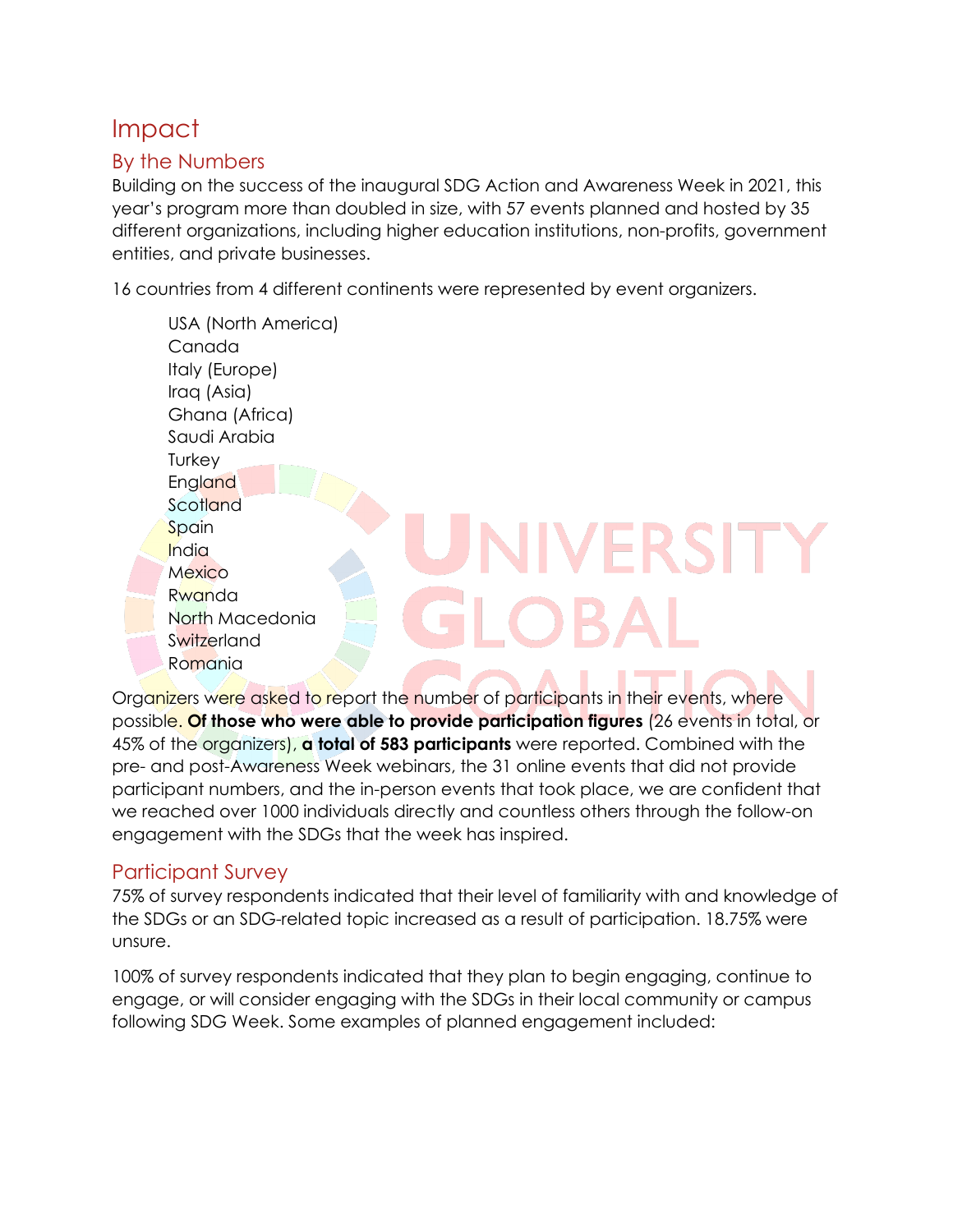*"I will liaise with our sustainable food systems faculty to further leverage partnerships."*

*"I will be helping to plan SDG student-focused events on my campus."*

*"I have launched a LinkedIn group of educators for the SDGs."*

Some key takeaways noted by participants included:

*"I didn't realize that food security had so many different facets and that it impacted the successful achievement of other SDGs. I look forward to learning more."*

*"Collaboration and consistency are key."*

*"The connection between plastics, climate change, and*  environmental justice. Also, the basic ways in which plastics are *harmful."*

#### Building on the Momentum

To carry the momentum of Action and Awareness Week forward, a webinar featuring a panel of students took place on March 30th, 2022. Titled, ["UGC Conversations: Student](https://universityglobalcoalition.org/aiovg_videos/ugc-conversations-student-action-for-the-sdgs/)  [Action for the SDGs,](https://universityglobalcoalition.org/aiovg_videos/ugc-conversations-student-action-for-the-sdgs/)" the panel provided insight from students at five institutions from across the globe on their individual and collective efforts to advance the SDGs. Advice for student attendees on how they can maximize their own impact was also provided.

The UGC is currently working on a five-year strategic plan that specifies areas UGC will lead, partner to amplify others' efforts, and create a space for collaboration, as well as exploring growth of the organization. The UGC SDG Action & Awarenes Week will continue to be an area where UGC leads as we tie new programming and partnerships into this effort.

*Thank you to our organizing committee for SDG Week 2022:*

Ben Auger, George Mason University Drew Cutright (co-lead), Georgia Institute of Technology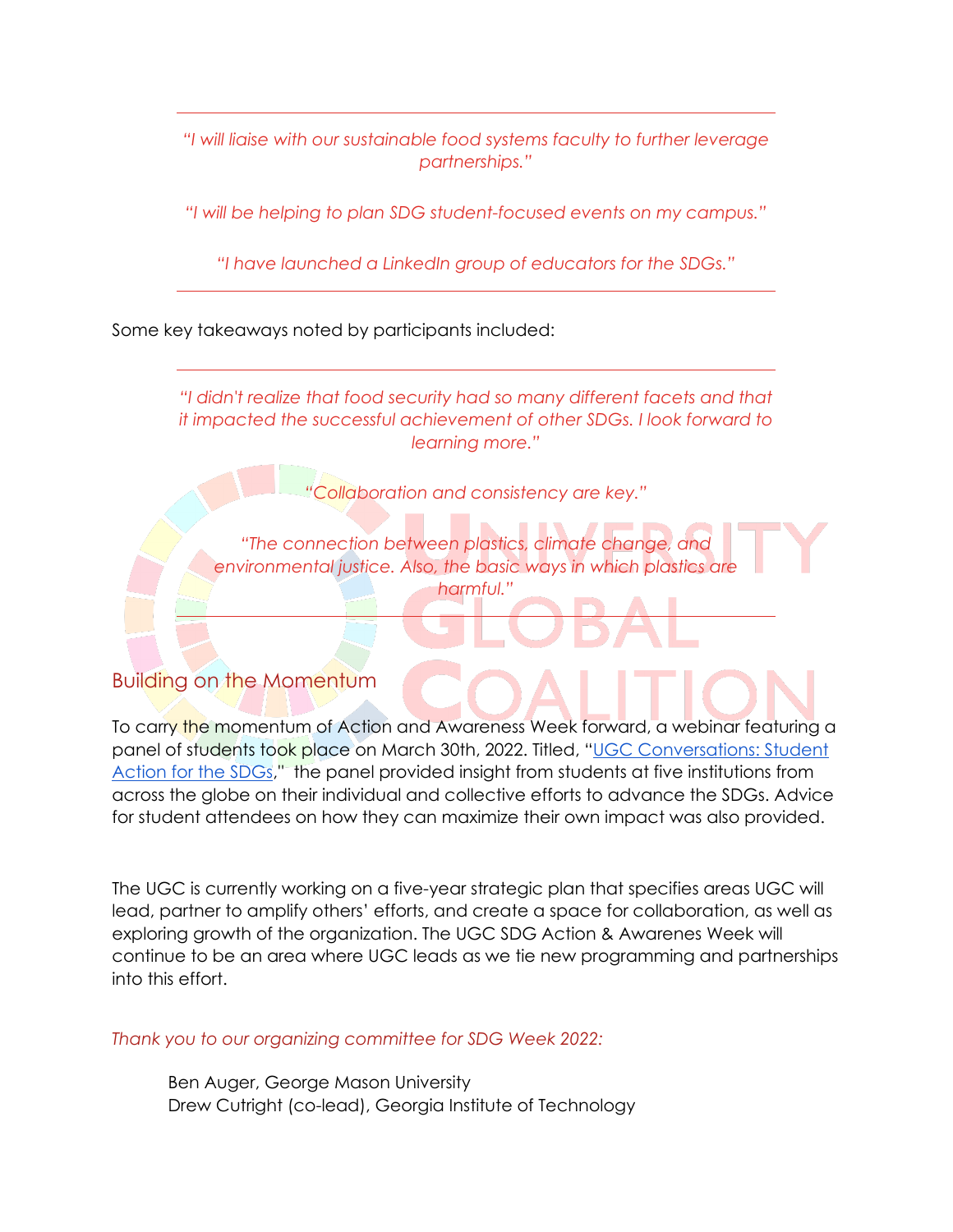Dan DeZarn, SUNY Geneseo Silvia Gallart, Universidad Carlos III de Madrid Christie-Joy Hartman, James Madison University Mary Ellen Mallia, University at Albany Karen Oberer, McGill University Karina Ruiz, Tecnológico de Monterrey Jolynn Shoemaker, UC Davis Christian Speedling (co-lead), SUNY Paola Visconti Arizpe, Tecnológico de Monterrey

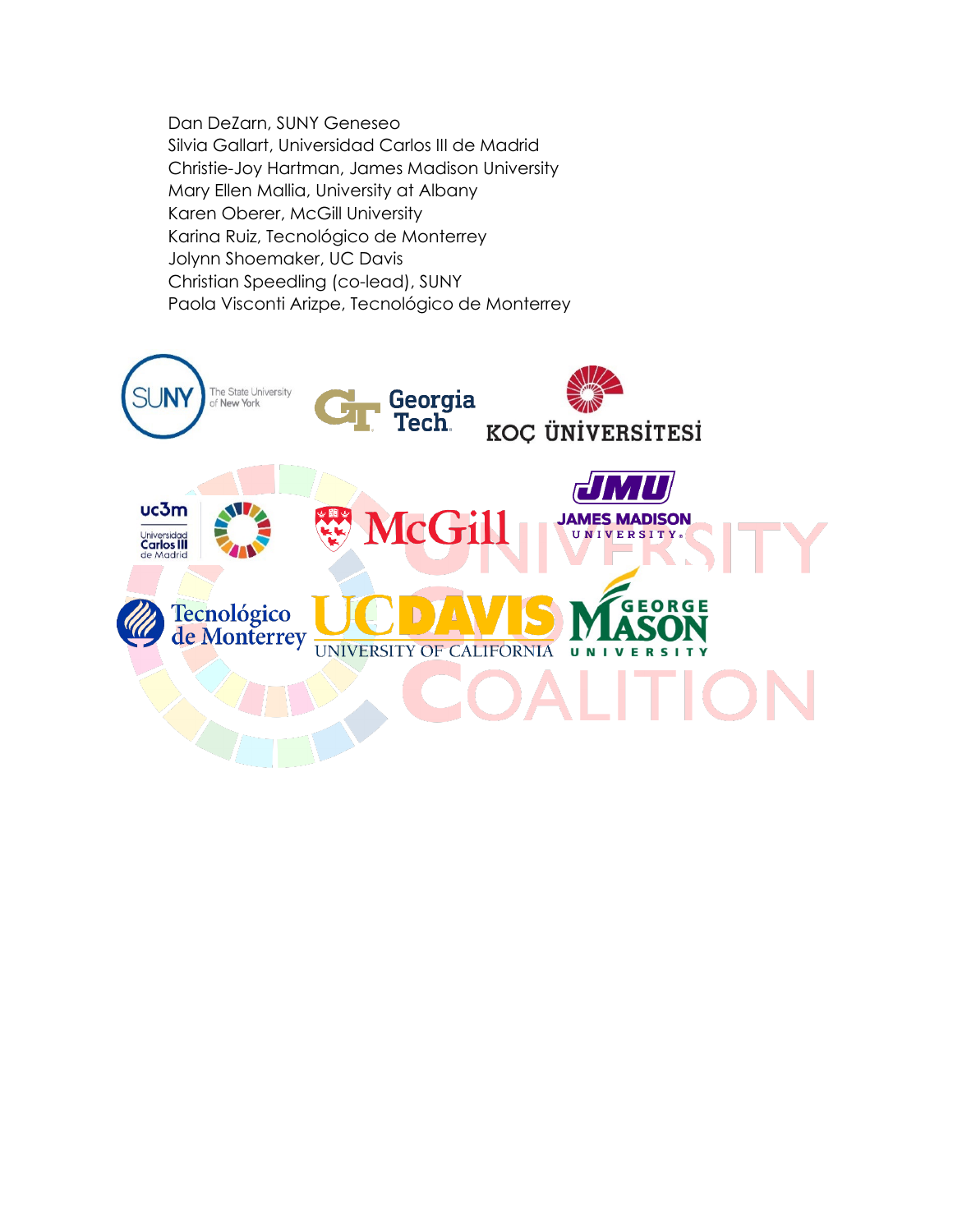## Appendix: SDG Action & Awareness Week 2022 Event/Organizer List

| <b>Event</b>                                                                                                                 | Organizer/s                                                                        |
|------------------------------------------------------------------------------------------------------------------------------|------------------------------------------------------------------------------------|
| <b>UGC Conversations: Engaging Your</b><br><b>Campus Around the SDGs</b>                                                     | <b>University Global Coalition</b>                                                 |
| <b>McGill University SDG Week</b>                                                                                            | <b>McGill University</b>                                                           |
| <b>Process Innovation Development and</b><br><b>Technology Readiness: E- Waste</b><br><b>Management (10:30-11:30 am IST)</b> | <b>Chandigarh Business School of</b><br><b>Administration Landran</b>              |
| <b>SDGs and You: How you can contribute to a</b><br>sustainable world (6-7 pm IST)                                           | <b>SDSN (Sustainable Development</b><br><b>Solutions Network) - Youth Division</b> |
| What is a caring university like? (IN<br><b>SPANISH; 16:00-17:00 CET)</b>                                                    | Universidad Carlos III de Madrid<br><b>YUFE (Young Universities for the</b>        |
| <b>Presentation of the YUFE Alliance</b>                                                                                     | Future of Europe) Alliance and<br>Carlos II de Madrid                              |
| <b>RenewABLE Energy Communities</b>                                                                                          | Sapienza University of Rome                                                        |
| <b>Finding a Meaningful International</b><br><b>Internship</b>                                                               | Kaya Responsible Travel                                                            |
| <b>Why on Earth Should I Know about the</b><br><b>SDGs?</b>                                                                  | <b>Koc University</b>                                                              |
| <b>Integrating Environmental Stewardship and</b><br><b>Sustainability into Existing Learning</b>                             | <b>James Madison University</b>                                                    |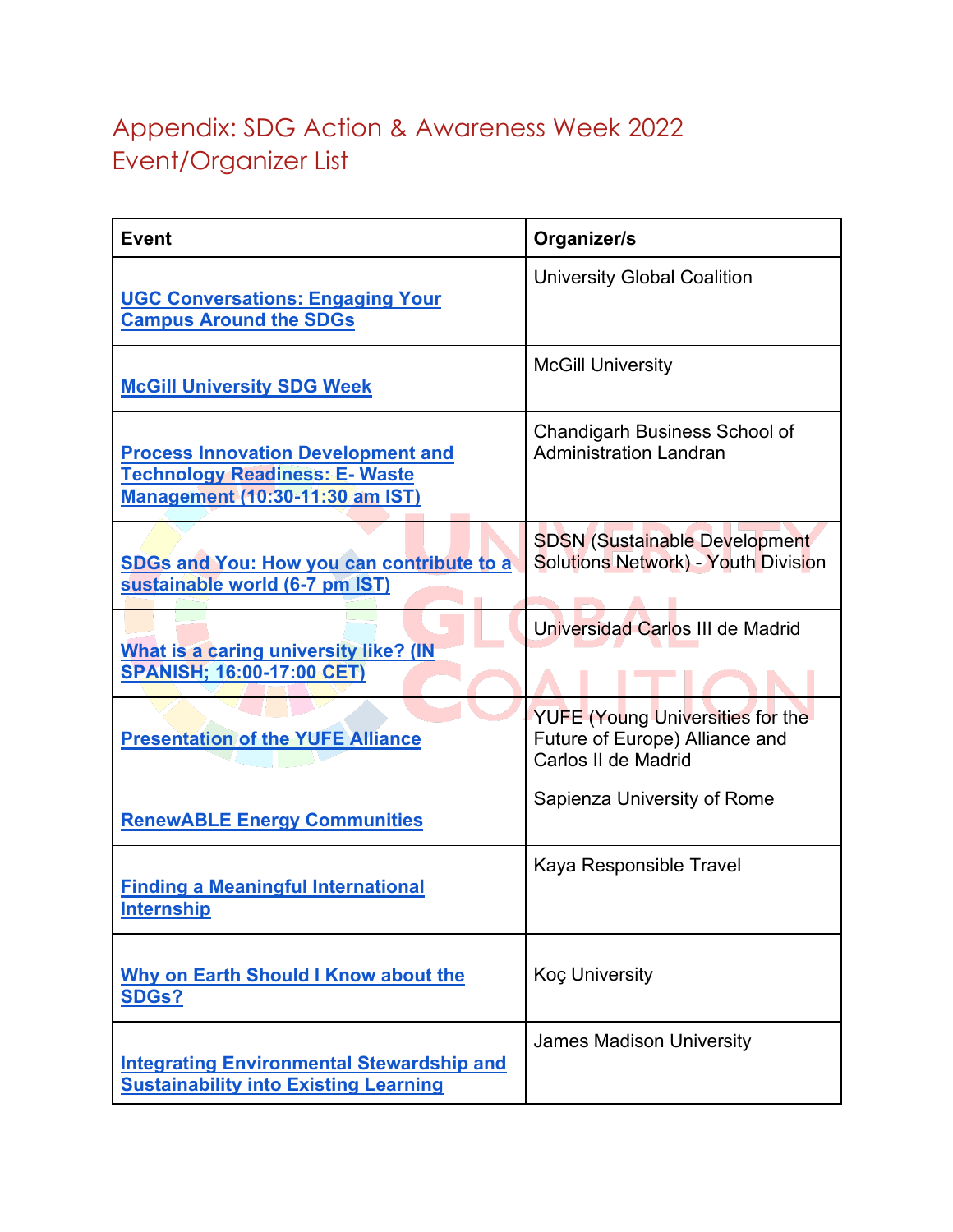| <b>Experiences to Maximize Resources and</b><br><b>Reach a Broader Audience</b>                                    |                                                              |
|--------------------------------------------------------------------------------------------------------------------|--------------------------------------------------------------|
| <b>Building an SDG Youth Corps</b>                                                                                 | <b>Coastal Carolina University directed</b><br><b>UN RCE</b> |
| Media for Impact (1:00-1:45 p.m. MST)                                                                              | <b>Global Lighthouse Studios</b>                             |
| <b>Engaging with the SDGs Across Campus at</b><br><b>Georgia Tech</b>                                              | Georgia Institute of Technology                              |
| <b>Queen's University SDG Week Speaker</b><br><b>Series: Day 1, SDG11: Sustainable Cities</b><br>and Communities   | <b>Queen's University</b>                                    |
| <b>The SDGs and Asset Based Community</b><br><b>Organizing with Civic Georgia (in-person</b><br>event)             | <b>Georgia Institute of Technology</b>                       |
| <b>International Workshop on Sustainable</b><br><b>Development: SDG Action &amp; Awareness</b><br><b>Week 2022</b> | University of Raparin and<br>University St. Kliment Ohridski |
| Los ODS en las Ecoescuelas/Working with<br><b>SDGs from EcoSchools (IN SPANISH; 13:30-</b><br>14:30 CET)           | Leganés City Town Hall and UC3M                              |
| How Do I get to Know about Sustainability?<br><b>Learning Practices in Koç University</b>                          | <b>Koc University</b>                                        |
| <b>Mapping the Gap: Visualizing Food</b><br><b>Resource Needs to Address Community</b><br><b>Food Insecurity</b>   | <b>Coastal Carolina University</b>                           |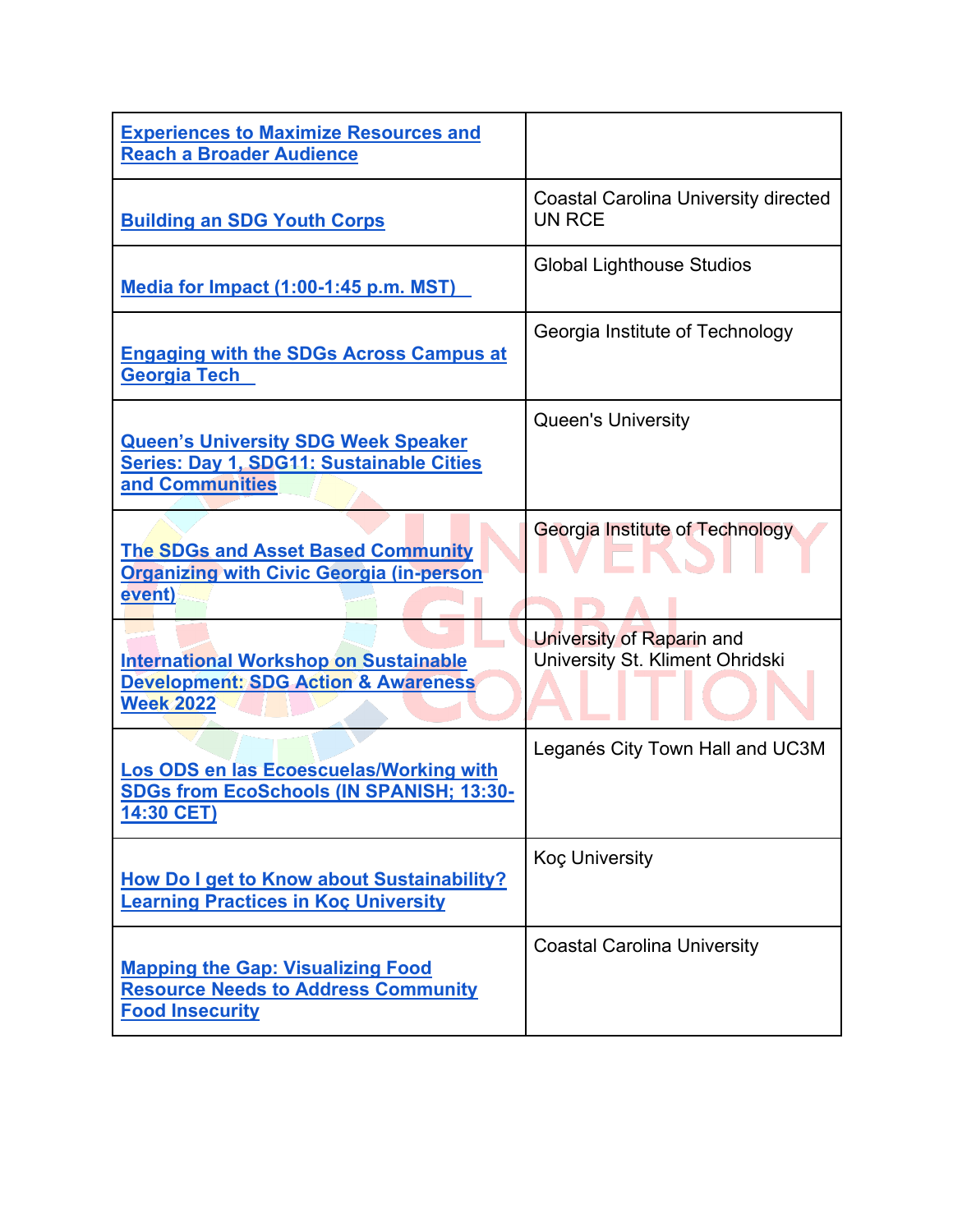| <b>New ways of thinking about reducing</b><br>consumption: Innovations from the<br><b>Shenandoah Valley</b>                                                                           | <b>James Madison University</b>                                                                           |
|---------------------------------------------------------------------------------------------------------------------------------------------------------------------------------------|-----------------------------------------------------------------------------------------------------------|
| <b>Queen's University SDG Week Speaker</b><br><b>Series: Day 2, SDG1: No Poverty</b>                                                                                                  | <b>Queen's University</b>                                                                                 |
| <b>Envisioning a World Beyond Plastics</b>                                                                                                                                            | University at Albany                                                                                      |
| <b>Building a Legacy: The Sustainable Way</b><br>(11:00 am-12:30 pm IST)                                                                                                              | Panipat Institute of Engineering and<br>Technology                                                        |
| 1Planet4All- taller de sensibilización sobre<br>el cambio climático para jóvenes/ Workshop<br>1Planet4All: Raising awareness in young<br>activists (IN SPANISH; 11 am-12:30 pm CET)   | Campaña Mundial por la Educación<br>and Universidad Carlos III de<br><b>Madrid</b>                        |
| <b>How UN Country Teams are developing</b><br>good practice in maximising the use of<br>human rights to support governments'<br>efforts to achieve the SDGs (12:30-13:30<br>UTC)      | University of Strathclyde                                                                                 |
| <b>Addressing the Sustainable Development</b><br><b>Goal of quality education through</b><br><b>Collaborative Online International Learning</b><br>(COIL) between Mexico and the U.S. | <b>State University of New York</b><br><b>Brockport and Universidad del</b><br>Caribe                     |
| Don't leave anyone behind: Results of the<br>general research on xenophobia in<br>university context and possible responses<br>to reverse it (IN SPANISH; 15:00-16:00 CET)            | <b>UNHCR Spanish Committee on</b><br>global citizenship education and<br>Universidad Carlos III de Madrid |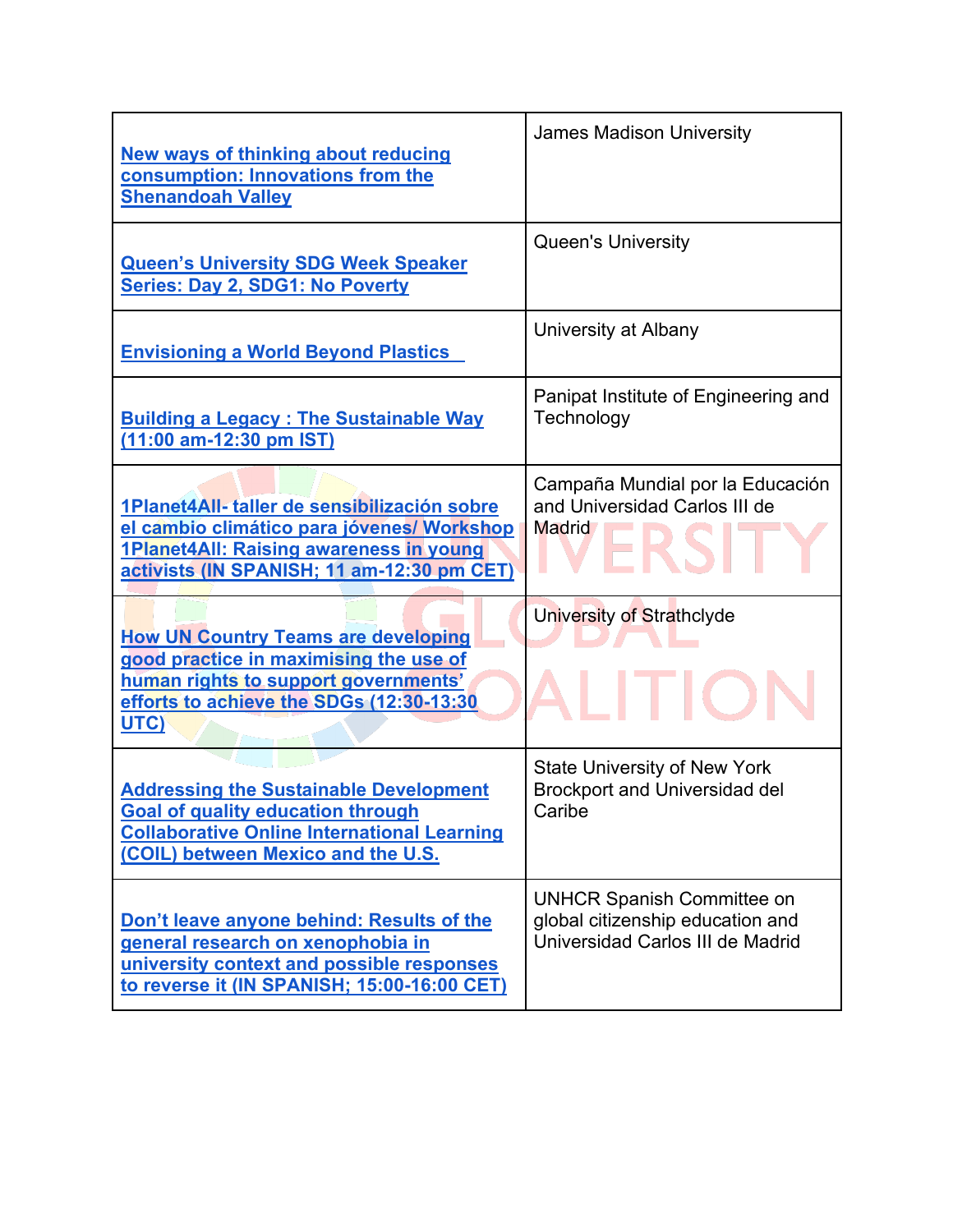| <b>Introducing the UGC SDG Dashboard:</b><br><b>Sharing Best SDG Impact Practices Across</b><br>the University Global Coalition | <b>Saint Joseph's University</b>                                                                     |
|---------------------------------------------------------------------------------------------------------------------------------|------------------------------------------------------------------------------------------------------|
| 17 Books: Higher Education and the SDGs                                                                                         | <b>Harvard University</b>                                                                            |
| <b>YUFE Diversity and Inclusivity</b>                                                                                           | <b>YUFE (Young Universities for the</b><br>Future of Europe) and Universidad<br>Carlos III de Madrid |
| <b>Together Ensemble</b>                                                                                                        | <b>SDSN Canada</b>                                                                                   |
| <b>SDG7: Clean and Affordable Energy: The</b><br><b>Future of Renewable Energy and Trends</b><br>from the Field                 | <b>Coastal Carolina University</b>                                                                   |
| <b>Student Roundtable: Economic and Socio-</b><br><b>Cultural Effects of Wildfires</b>                                          | <b>Koç University</b>                                                                                |
| <b>Student Roundtable: The Effect of Climate</b><br><b>Change on Tangible Cultural Sustainability</b>                           | <b>Koç University</b>                                                                                |
| <b>IEEED Speaker Series: Disasters,</b><br><b>Environment &amp; the Economy</b>                                                 | <b>York University</b>                                                                               |
| <b>How to Avoid Greenwashing: Towards a</b><br><b>Rigorous Life Cycle Assessment (7-8 pm</b><br><u>AST)</u>                     | King Abdullah University of Science<br>and Technology (KAUST)                                        |
| <b>Students Leading for Climate Action and</b><br>Justice (4-5 pm PT)                                                           | <b>UC Davis</b>                                                                                      |
| 17 Rooms: A new way to take practical next<br>steps for the Sustainable Development<br><b>Goals</b>                             | the Brookings Institution                                                                            |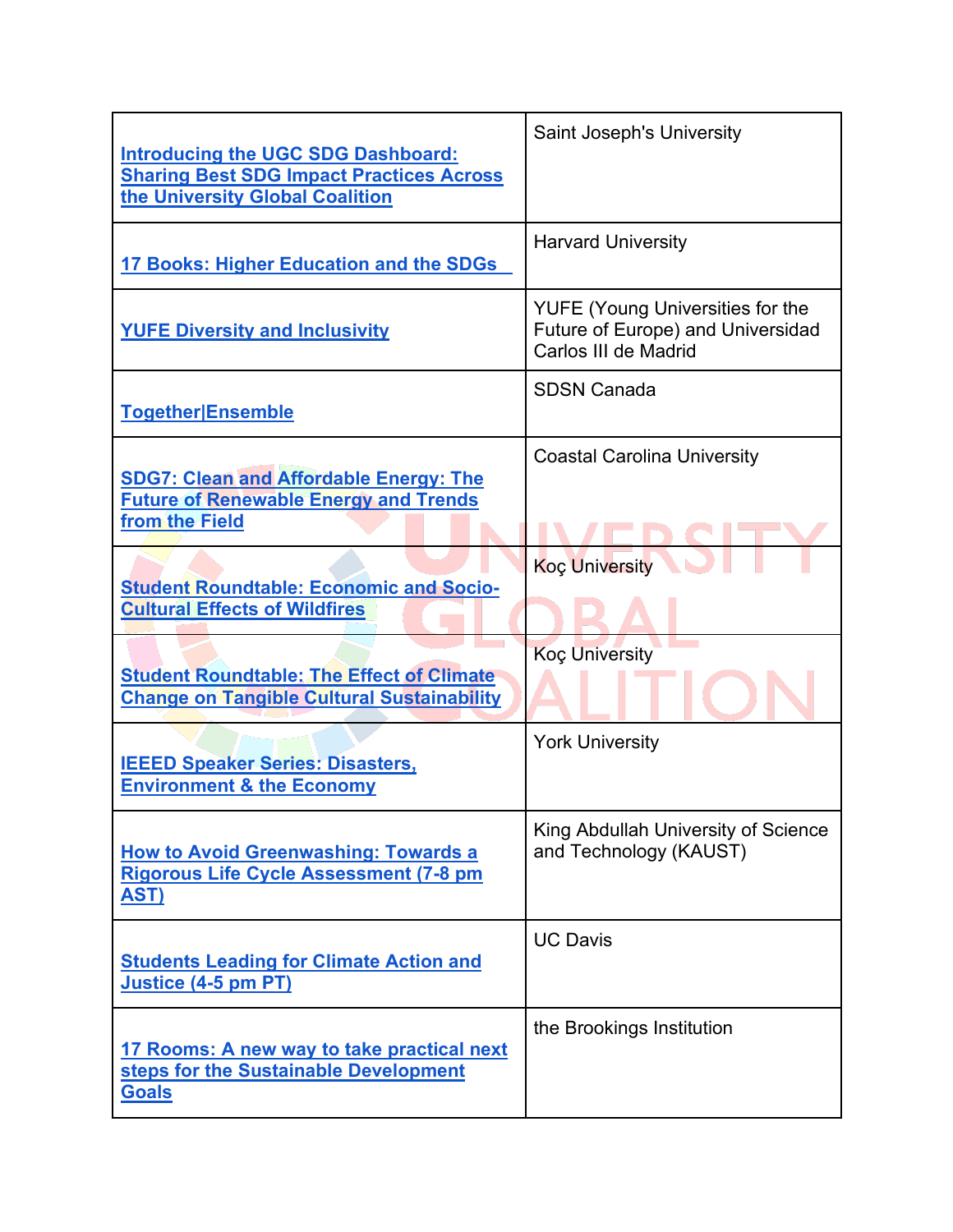| <b>Connecting the Dots Towards Sustainable</b><br><b>Food Systems</b>                                                                                                     | <b>McGill University</b>                                                                             |
|---------------------------------------------------------------------------------------------------------------------------------------------------------------------------|------------------------------------------------------------------------------------------------------|
| <b>YUFE in our Cities (16:00-17:00 CET)</b>                                                                                                                               | <b>YUFE (Young Universities for the</b><br>Future of Europe) and Universidad<br>Carlos III de Madrid |
| <b>ESDG Challenges: How to Integrate Multi-</b><br>disciplinarity and Learning Innovations in<br>the Education for the Sustainable<br>Development Goals (17:00-18:00 CET) | Universidad Carlos III de Madrid                                                                     |
| <b>International Considerations in Responsible</b><br><b>Waste Management</b>                                                                                             | Georgia Institute of Technology                                                                      |
| A Healthy Georgia: Exploring the Impact of<br>the Energy Transition on Public Health                                                                                      | Georgia Institute of Technology                                                                      |
| <b>Interdisciplinary Perspectives on the</b><br><b>Intersection of Climate and Migration (11:00-</b><br>12:00 am CST)                                                     | University of Nebraska-Lincoln                                                                       |
| <b>Student Roundtable: Breathing and Drinking</b><br><b>Microplastics</b>                                                                                                 | Koç University                                                                                       |
| <b>Student Roundtable: How Socio-Cultural</b><br><b>Norms Shape Gender Inequality around the</b><br><b>World</b>                                                          | <b>Koç University</b>                                                                                |
| <b>Accelerating Climate Action: Tec's</b><br>commitments within the Race to Zero<br>initiative (12:00-13:00 CST, CDMX)                                                    | Tecnológico de Monterrey                                                                             |
| <b>Queen's University SDG Week Speaker</b><br><b>Series: Day 3, SDG13: Climate Action</b>                                                                                 | <b>Queen's University</b>                                                                            |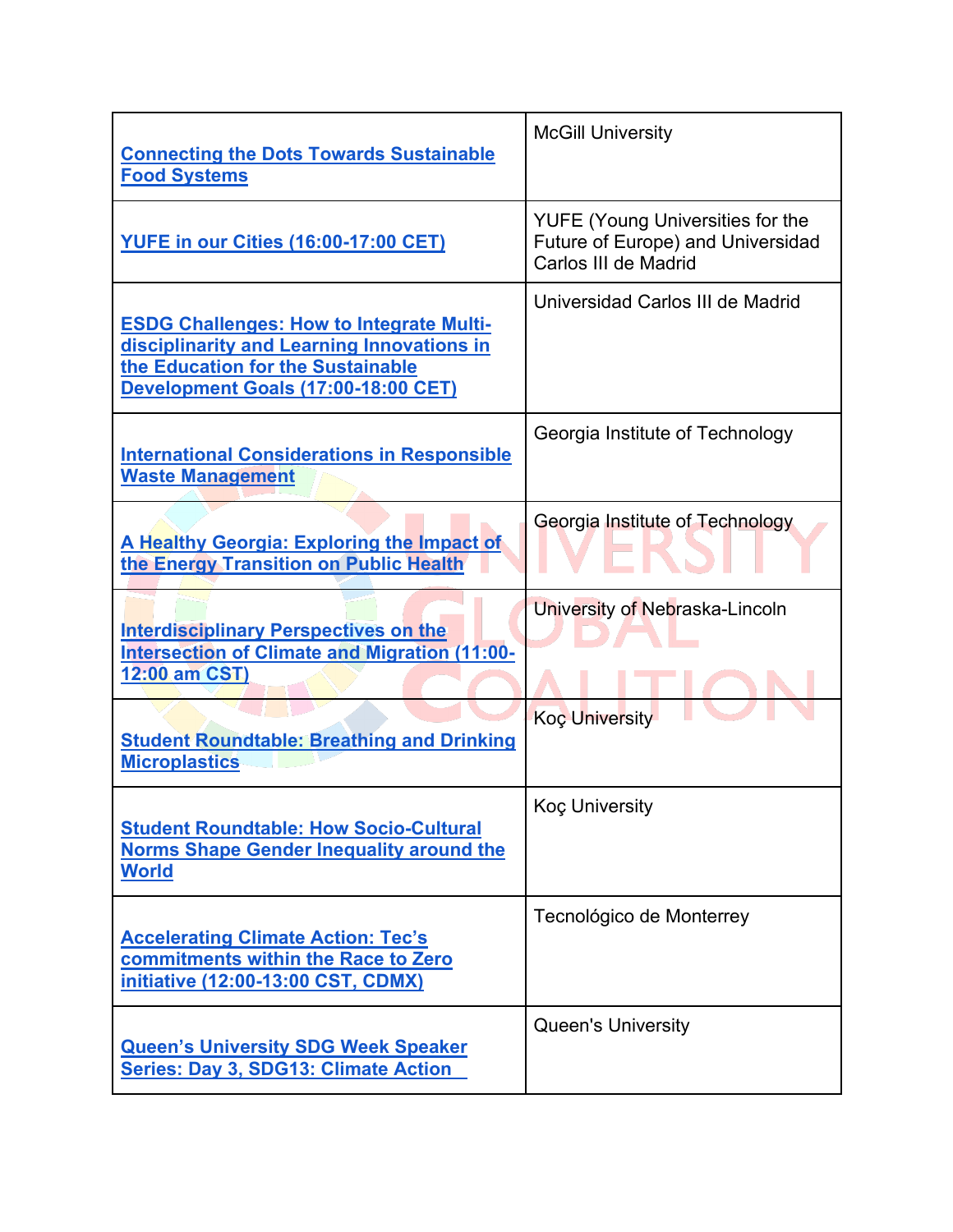| <b>Empowering Students for Sustainability</b>                                                                                                                                              | <b>Central University in Ghana</b>                                          |
|--------------------------------------------------------------------------------------------------------------------------------------------------------------------------------------------|-----------------------------------------------------------------------------|
| <b>Campaña Mundial por la Educación: llamada</b><br>a la acción por el ODS 4 / Global Campaign<br>on Education: Call for action for de SDG4 (IN<br><b>SPANISH; 11:00 AM -12:15 PM CET)</b> | Campaña Mundial por la Educación<br>and Universidad Carlos III de<br>Madrid |
| The power of partnership: SDG 17 and<br>university partnerships to achieve the goals<br>(11am-12pm GMT)                                                                                    | The University of Manchester                                                |
| <b>Global Perspectives on Strong Institutions</b><br><b>Roundtable</b>                                                                                                                     | <b>Geneva Business School</b>                                               |
| <b>SDGs and PEOPLES in a Region: Strategic</b><br><b>OUTSTEPS for Students into a Career of</b><br><b>Matching Interests and Expertise</b>                                                 | University at Buffalo                                                       |
| <b>Gender Equality and Leadership in the</b><br><b>Maritime (18.00-21.00 Romania)</b>                                                                                                      | <b>Constanta Maritime University</b>                                        |
| <b>Together Ensemble Panel Discussion:</b><br><b>Reflecting on SDG Reporting in Higher</b><br><b>Education Institutions</b>                                                                | Organized as part of the<br>#TogetherEnsemble2022<br>conference.            |
| <b>Engaging with the SDGs to Advance</b><br><b>Sustainability in Atlanta</b>                                                                                                               | Georgia Institute of Technology                                             |
| <b>Break the Bias: An All Inclusive Womens'</b><br><b>Conference</b>                                                                                                                       | University at Albany                                                        |
| <b>CMU-Africa Guest Lecture by Dr. Fode</b><br>Ndiaye, UN Resident Coordinator (12:30-1:30<br>pm CAT)                                                                                      | <b>Carnegie Mellon University Africa</b>                                    |